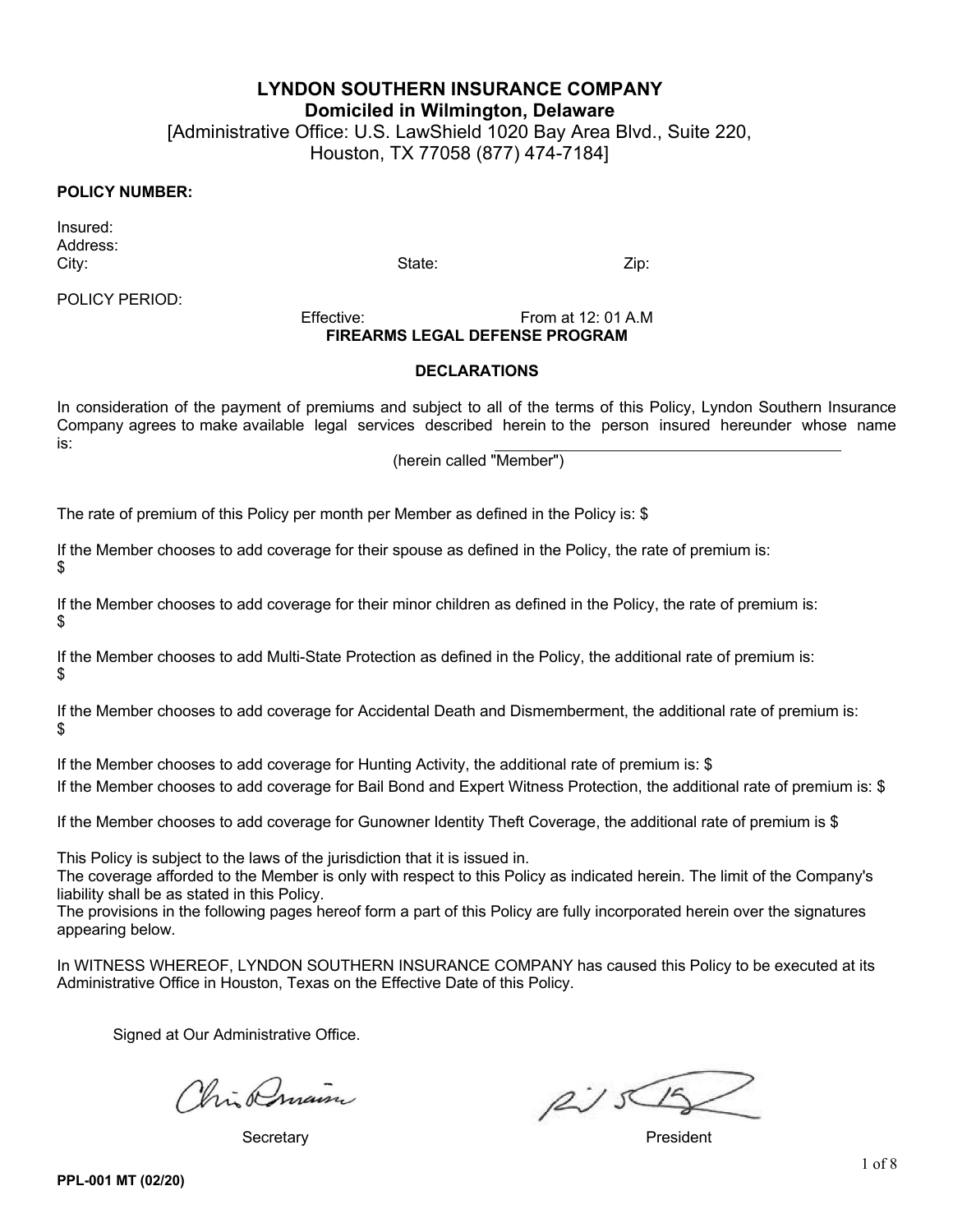## **TABLE OF CONTENTS**

| Ι.    | <b>INSURING AGREEMENT</b>                    | Page 3 |
|-------|----------------------------------------------|--------|
| Ш.    | <b>DEFINITIONS</b>                           | Page 3 |
| III.  | PARTIES TO THE POLICY                        | Page 4 |
| IV.   | <b>LEGAL SERVICES &amp; BENEFITS</b>         | Page 4 |
| V.    | <b>LIMITATIONS &amp; EXCLUSIONS</b>          | Page 5 |
| VI.   | <b>OPERATION &amp; ADMINISTRATIONOF PLAN</b> | Page 5 |
| VII.  | CANCELLATION OF PLAN& REINSTATMENT           | Page 6 |
| VIII. | <b>DUTIES OF MEMBERS</b>                     | Page 7 |
| IX.   | <b>GENERAL PROVISIONS</b>                    | Page 7 |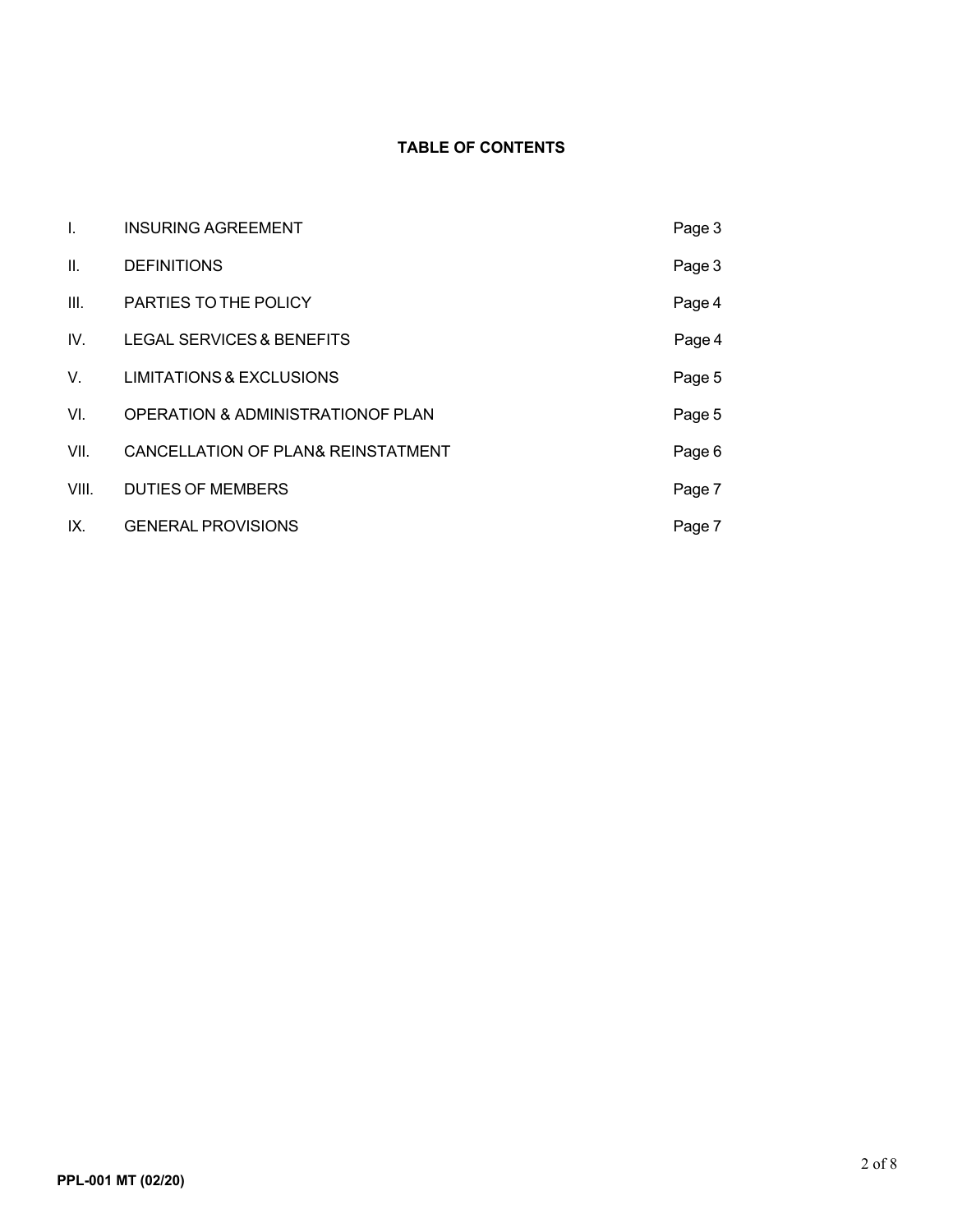# **LYNDON SOUTHERN INSURANCE COMPANY**

**Domiciled in Wilmington, Delaware**

[Administrative Office: U.S. LawShield 1020 Bay Area Blvd., Suite 220, Houston, TX 77058 (877) 474-7184]

### **MEMBER POLICY FIREARMS LEGAL DEFENSE PROGRAM**

In consideration of the payment of premiums and subject to the terms of this Policy, Lyndon Southern Insurance Company agrees to make available legal services described herein.

### **I. INSURING AGREEMENT**

Lyndon Southern Insurance Company will provide legal services to Members and Covered Persons who legally possess a weapon and has a Use Of A Weapon as determined herein in defense of themselves, other persons, or property.

Various provisions in this Policy restrict coverage.

Read the entire Policy carefully to determine rights, duties and what is and is not covered.

### **II. DEFINITIONS**

- a. Insurer- Lyndon Southern Insurance Company, [Administrative Office: U.S. LawShield 1020 Bay Area Blvd., Suite 220, Houston, TX 77058 (877) 474-7184]
- b. Application Means all signed applications for this Policy, including any attachments, addenda and other materials submitted in conjunction with the signed applications(s).
- c. Covered Person Means spouse and/or minor children with all premiums paid.
- d. Plan Administrator Business entity appointed by an Insurer to solicit applications, policyholder services and issue policies.
- e. Member Person who has submitted an Application, been accepted by the Insurer, and has paid all Premiums due.
- f. Premium(s) The amount paid for this Policy as described on the Declarations Page.
- g. Plan Attorney A licensed attorney contracted by the Insurer to provide legal services for the Member and Covered Persons under this Policy.
- h. Policy This agreement detailing the terms and conditions of this contract of insurance, which has entered into between the Insurer and Member. .
- i. Use Of A Weapon Any incident where the Member or Covered Person either discharges or displays a weapon for the purpose of using the weapon to stop a threat. For purposes of this Policy, a weapon is defined as any firearm, including a handgun, electronic weapon or device, tear gas gun, knife or billie, or any other lawful weapon at their disposal. This term does not include taking the weapon to a location that is prohibited by federal, state or local law.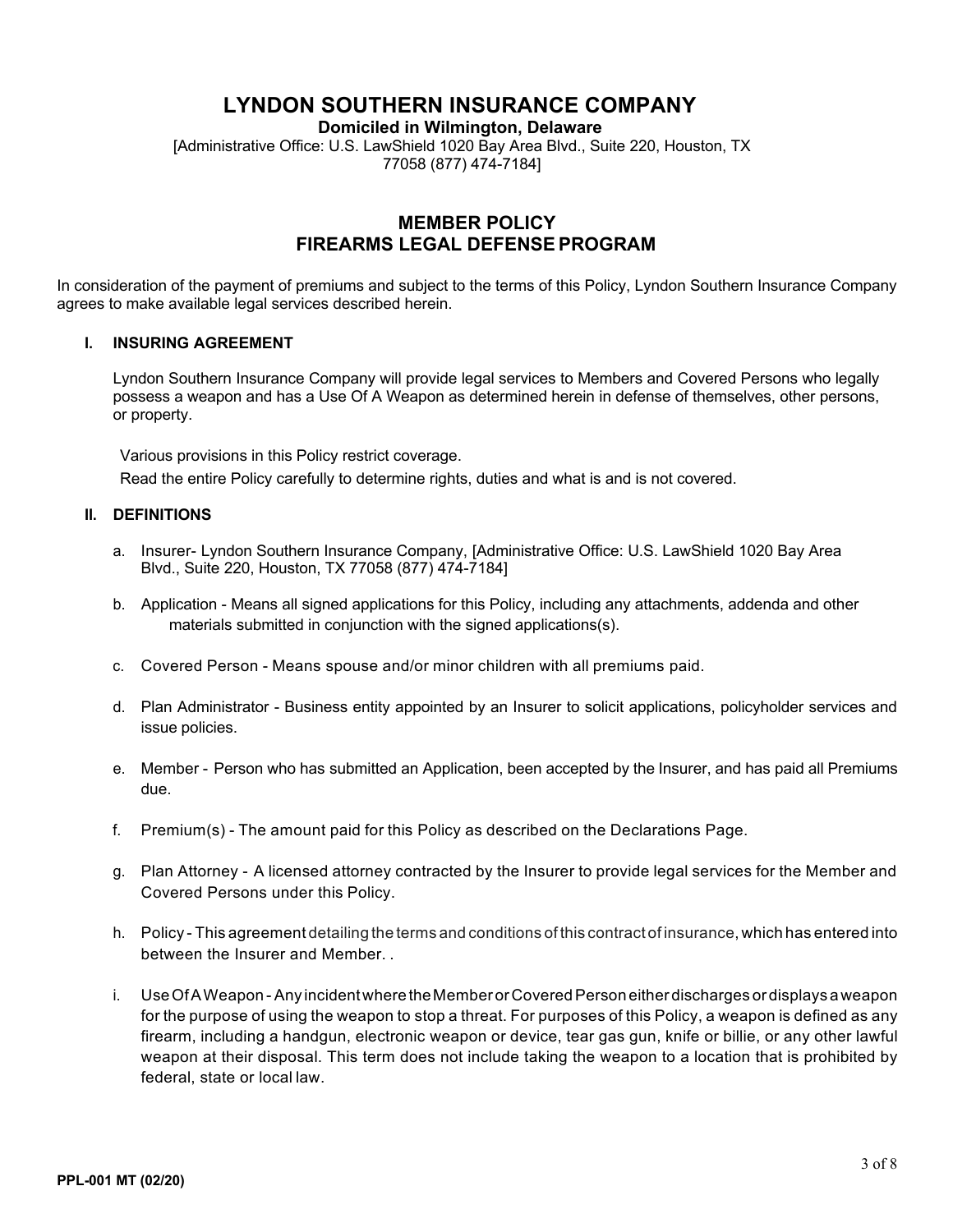### **III. PARTIES TO THE POLICY**

- a. This legal expense insurance Policy is administered by the Plan Administrator on behalf of the Insurer. The Plan Administrator shall provide M e m b e r o r a n y Covered Persons with a Plan Attorney for any incident covered by this Policy. The Plan Attorney shall perform the legal services describedherein.
- b. Member or any Covered Person may receive benefits from the legal services provided by Insurer. The benefits provided under this Policy shall be available to the Member who has paid all Premiums due under the Policy. The legal services described herein shall be available to the Member who applies and pays the appropriate Premium under the Policy. The effective date of the legal services is the day of signup where the first payment is made by the Member. The term of this Policy is twelve (12) months from the effective date. The term of this Policy shall automatically be renewed for twelve (12) months on the anniversary of the effective date, unless the Policy is terminated by the Member or under the express terms of this Policy.
- c. The legal services described herein shall be available to the Member's minor children if Member tenders the applicable Premiums. Such services shall include protection to Member's minor children, who shall become Covered Persons upon the payment of the appropriate Premiums. Effective date of the legal services for minor children is the day of signup where the first applicable Premium is paid by the Member.

### **IV. LEGAL SERVICES & BENEFITS**

- a. The Premiums paid by the Member entitles the Covered Persons to the legal services described herein and provided by a Plan Attorney. These services may be used by calling Insurer on the business telephone numbers provided on membership cards, or, in case of emergency the 24/7 shooting hotline telephone number provided to each Member, shown on the Declarations Page.
- b. The legal representation provided by this Policy is provided for a Member or any Covered Person by an attorney in any criminal or civil procedure arising from an incident involving a Member or any Covered Person providing that:
	- (i) Member or Covered Person is, in good standing having paid all applicable Premiums;
	- (ii) Member or Covered Person has a "Use Of A Weapon" as defined above; and
	- (iii) Use Of A Weapon is in a place within the State where the Member or Covered Person is legally permitted to possess a weapon.

Legal representation for these matters shall extend to and include a trial (including retrials) on the merits in a court or tribunal of competent jurisdiction, and a direct appeal of any final judgment to the court with appellate jurisdiction over such appeal and a further appeal to the highest court of appeals in such jurisdiction. This agreement shall not provide coverage for an appeal that is frivolous and in bad faith or solely for the purposes of delay or harassment. This Policy provides no benefit for any incident that occurred prior to the effective date of the Policy or after its termination.

- c. An emergency hotline is maintained and answered 24 hours a day for Member access to a Plan Attorney for legal advice immediately after Use Of A Weapon.
- d. Member o r C o v e r e d P e r s o n access to a Plan Attorney is provided for legal advice regarding carrying and use of weapons and to give on-going legal advice on general weapons law.
- e. If the Member tenders the appropriate Premiums for Multi-State Protection provided by Insurer, the Member and any Covered Persons shall be entitled to the same legal services and benefits as described herein for all 50 states and the District of Columbia. Multi-State Protection applies to all legal services and benefits described herein. Multi-State Protection is subject to the limitations and exclusions provided herein.
- f. If the Member tenders the appropriate Premiums to include protection for minor children, Member shall be entitled to legal services and benefits described herein for his or her minor children in the event the minor child has a Use Of A Weapon incident. Minor children are subject to the same limitations and exclusions provided herein.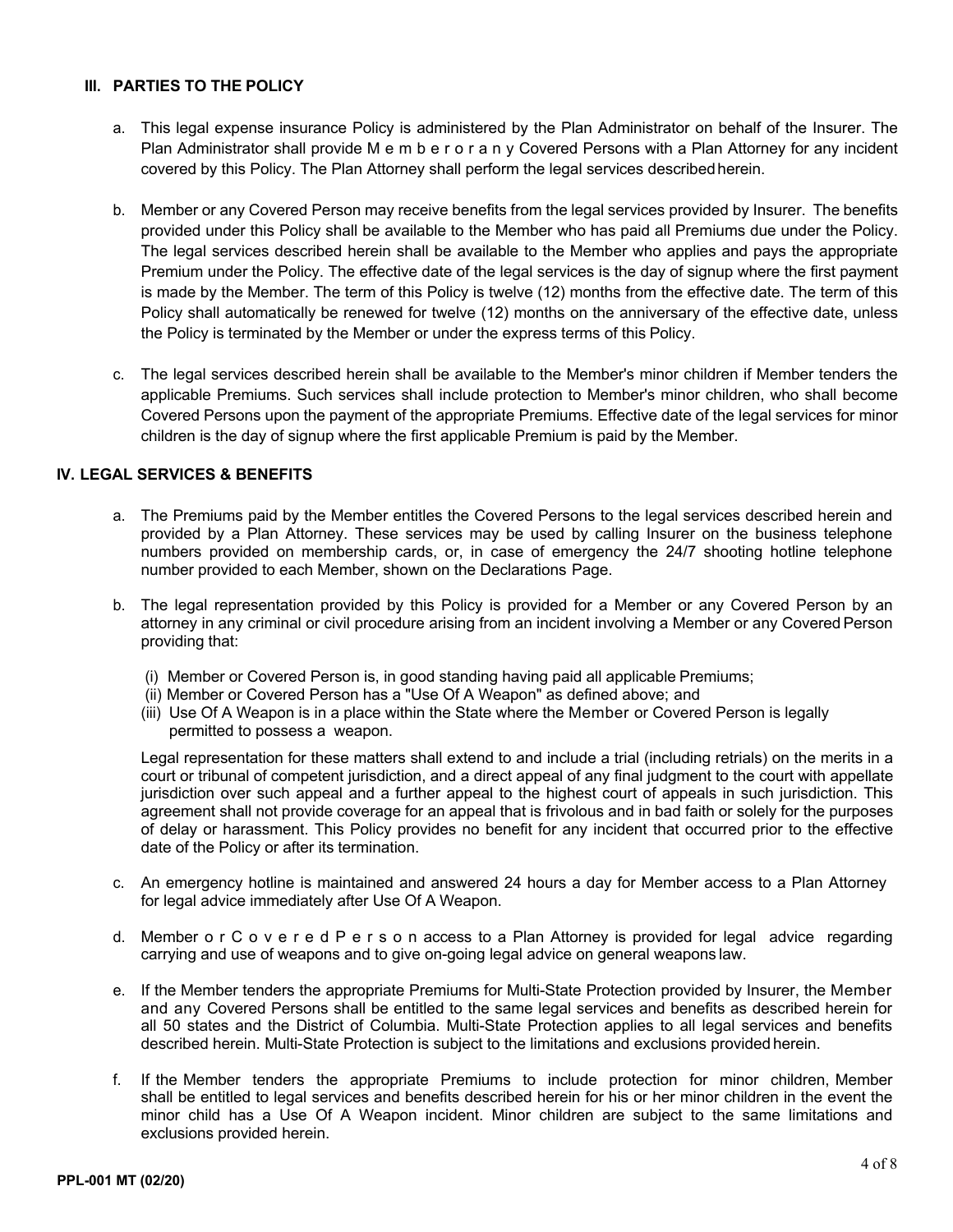- g. The Member and Covered Person will also receive:
	- 1. Periodic updates on topics affecting gun owners;
	- 2. Educational material concerning gun ownership, gun rights and the law; and
	- 3. A membership card with a unique member number and the applicable emergencyhotline telephone number.

### **V. LIMITATIONS & EXCLUSIONS**

- a. In order for a Member or Covered Person to receive the benefits described in this Policy, at the time of a Use Of A Weapon incident occurs, the Member or Covered Person must be:
	- (1) in legal possession of a weapon, and

(2) at the time of the Use Of A Weapon the Member must be in a location where Member or Covered Person could legally possess a weapon.

Insurer or Insurer's Plan Attorney will have no obligations under this Policy to defend or represent a Member or Covered Person if at the time the Member or Covered Person uses his or her weapon, the Member or Covered Person was not in lawful possession of the weapon, or was in a location, without legal justification, where possession of a weapon is illegal under state, federal, or local law or expected orintended injury.

"Bodily injury" or "property damage", expected or intended, from the standpoint of the Member or Covered Person. This exclusion does not apply to "bodily injury" resulting from the use of reasonable force to protect persons or property.

- b. Costs And Fees Not Covered Under This Contract. This Policy covers all Plan Attorneys' fees for a covered incident, however, it is expressly understood that any expenses or costs associated with court filing fees, sheriff fees for service of summons or process, deposition and discovery costs, fines, penalties, damages assessed, investigators, expert witnesses, witnesses attendance, or other persons necessary to assist in the defense of the case, bail bonds, or other court fees shall be solely the responsibility of the Member and paid directly by the Member. This Policy shall not cover expenses related to securing the testimony or evidence of any witness or expert witness, including but not limited to witness fees, witness travel expenses, and/or lodging.
- c. This Policy specifically excludes all Hunting Activities including but not limited to criminal charges alleging a violation of criminal hunting of Feral Swine and fishing.
- d. This Policy specifically excludes legal representation in any criminal or civil actions for conduct that is not directly and specifically related to the Covered Person's Use Of AWeapon.
- e. This Policy specifically excludes legal representation in criminal or civil matters arising from the Covered Person's possession of a weapon in violation of local, state, or federal laws or in the commission of any crime for which justification under state law is inapplicable.
- f. This Policy specifically excludes providing legal representation by a Plan Attorney for any incident, criminal investigation or prosecution arising from the Use Of A Weapon by the Member or Covered Person against the M e m b e r o r Covered Person's current or former family member, household or dating relationship as defined in the state statutes or other applicable state law.

#### **VI. OPERATION & ADMINISTRATION OF PLAN**

- a. The Plan is administered by Insurer who shall provide services for Members and Covered Persons whose premiums are current, through Plan Attorneys pursuant to a participating attorney's contract withInsurer.
- b. Insurer shall enter into contractual agreements with the Plan Attorneys to provide legal services to Member and Covered Persons. The Plan Attorneys shall be selected by Insurer for Mem bers and Covered Persons. No Member or Covered Person is required to consult with or be represented by a Plan Attorney. Each Member and Covered Person is free to consult with any attorney of their choice about any matter, including matters covered by this Policy, at the Members or Covered Person's sole expense. Member or Covered Person shall be responsible for all attorneys' fees, cost and expenses of this different counsel and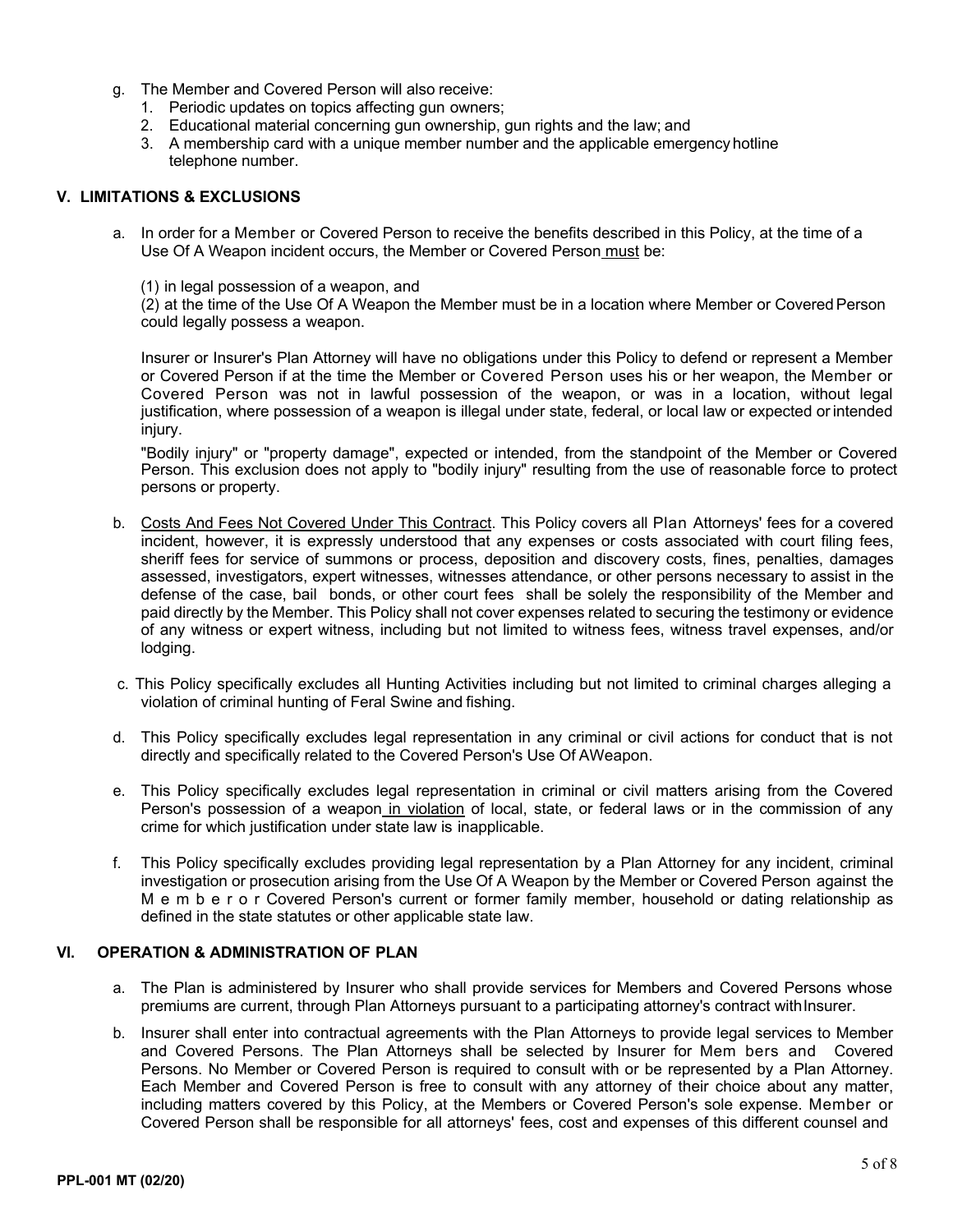shall receive no reimbursement under this contract. Insurer will not pay attorney's fees to any other attorney other than a Plan Attorney.

- c. Insurer shall maintain complete control over all administrative procedures. Insurer may alter or amend the Policy upon the renewal date of the Member's policy. Any changes to the Policy shall be made effective only upon renewal of the Policy and shall not act to deprive Member or Covered Person of any service to which they were entitled for matters pending at the time of the change. Member or Covered Person must be notified of any change 30 days in advance of the change.
- d. No change in the Policy is valid until the change has been approved by an executive officer of Insurer and unless such change is endorsed or attached to the Policy. There is no modification of the Policy rates while it is in effect. Policy rates may be modified upon renewal of the Policy on the anniversary date of signup.
- e. This Policy is not transferable and the benefits contained herein are not assignable and shall provide no amount of reimbursement of costs, fees or expenses unless expressly covered by this contract.

### **VII. CANCELLATION OF POLICY & REINSTATEMENT**

- a. A Member may terminate the Policy by providing Insurer or Plan Administrator with written notice of the Member's intent to terminate the Policy and the termination date requested.
- b. Insurer may cancel a Policy by mailing a written notice of cancellation to the Member to the last known address according to the records of Insurer. Insurer must mail notice of cancellation before the forty-fifth (45<sup>th</sup>) day preceding the effective date of the cancellation. The notice must state the effective date of the cancellation and the reason for cancellation.
- c. After 60 days during which the Policy has been in force, the Policy may only be cancelled by Insurerdue to:
	- 1. Conviction of a crime arising out of acts increasing the hazard insured against;
	- 2. Discovery of fraud or material misrepresentation of the Member in obtaining the Policy or in perfecting a claim hereunder;
	- 3. Discovery of any willful or reckless act or omission of the Member increasing the hazard insuredagainst;
	- 4. Changes in the loss exposure which increase the hazard insured against;
	- 5. A determination by a regulatory body that continuation of this Policy would violate or place the Insurerin violation of the law; or
	- 6. A material increase in the hazard insured against.

If Insurer cancels the Policy of Member due to nonpayment, Insurer must mail notice of cancellation before the tenth (10<sup>th</sup>) day preceding the effective date of the cancellation. The notice must state the effective date of the cancellation and that the Policy is being cancelled because of nonpayment.

- d. The Policy will be reinstated, with full rights and benefits, provided the Policy is not terminated pursuant to subsection c(2) or c(3) above and provided the Member remits to Insurer all Premiums due to bring the Policy to a current status before the termination date.
- e. In the event that the Member terminates their Policy for any reason, or has their membership cancelled, the legal services provided to the Member or any Covered Person shall be ended. If any Member or Covered Person has an active matter at the time of termination, the Plan Attorney shall complete the legal matter unless the Member or Covered Person does not desire to be further represented by the Plan Attorney involved in the matter, or by any other Plan Attorney.
- f. In the event that a membership is terminated by either the Member or the Insurer, the Member shall be entitled to a refund of unearned Premiums on a [pro-rata basis]. However, any monthly premiums that have not been earned by the Insurer shall be returned to Member within 15 working days after the effective date of cancellation, as determined by post mark. Insurer need not return amounts less than [\$5.00], unless specifically requested to do so by Member. Likewise, should Member discharge a Plan Attorney as to any active matter without terminating membership of the Policy, no refund of earned Premiums shall be due to the terminated Member.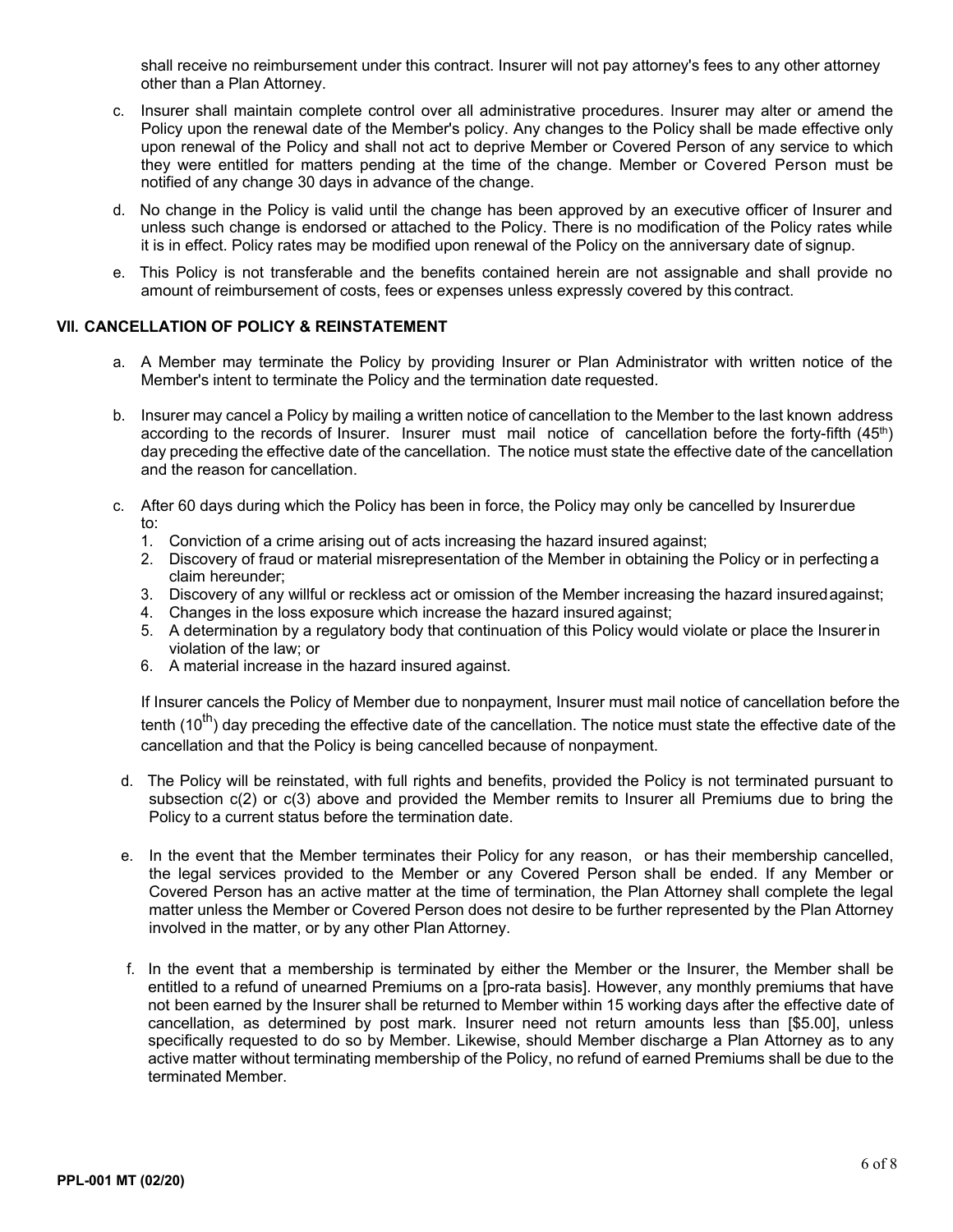#### **VIII. DUTIES OF MEMBERS In the Event of A Claim**

- a. Member has a duty to notify t h e Insurer or Plan Administrator if a Use Of A Weapon occurs by t h e M ember and any Covered Person, as soon as practicable.
- b. A Member and Covered Person shall:
	- 1. Fully cooperate with Plan Attorney in a defense at any legal proceeding;
	- 2. Attend any and all court dates, court hearings, and other official appearances in connection with the claims in an active matter; Keep all appointments with Plan Attorney and, if an expected event occurs that prevents keeping an appointment, the Member or Covered Person shall immediately notify Planattorney if an appointment cannot be kept.

#### **IX. GENERAL PROVISIONS**

- a. The Insurer, as part of the implementation of this Policy, enters into agreements with Plan Attorneys who have agreed to provide services to the Members or Covered Persons under the conditions under each agreement. In none of these instances does the Insurer stand in the position of guarantor as to the honesty, proficiency, accuracy, or resourcefulness of the individual Plan Attorney or firm of Plan Attorney. Accordingly, if any Plan Attorney to whom a Member or Covered Person uses for a legal matter under this Policy performs or omits an act which may give rise to a claim for malpractice, the Member's o r C o v e r e d P e r s o n ' s sole recourse will be against the individual Plan Attorney or Plan Attorney's firm, that is handling that Member's or Covered Person's legal matter.
- b. In the event of a complaint f r o m a M e m b e r o r Covered Person about a Plan Attorney, Insurer will attempt to resolve the complaint or to transfer the Member or Covered Person to another designated Plan Attorney. Before any such action is taken the Plan Attorney will be given an opportunity to resolve the problem. If the Insurer is unable to find a Plan Attorney willing to perform the services covered by this Policy or if the Plan Attorney is disqualified or otherwise unable to perform the services, the Insurer will select or appoint another Plan Attorney to provide the services to the Member or Covered Person.
- c. In the event that Member or Covered Person should have a problem, complaint, or grievance concerning the legal services provided by the Plan Attorney, the Member or Covered Person may request a conference with the Plan Attorney and the Insurer by contacting the Insurer at the number indicated on the Declarations Page. The Member or Covered Person may request a conference with an impartial third party chosen by mutual agreement between Insurer and Member or Covered Person. A conference shall be held with Insurer, Plan Attorney, Member, Covered Person (if different from the Member) and the impartial third party in an effort to resolve the problem, complaint, or grievance.
- d. Any Member or Covered Person has the right to file a grievance with the Bar Association concerning any Plan Attorney's conduct. Nothing in this Policy shall be deemed to interfere with the Bar Association's right to discipline attorneys for a violation of any Bar Association Canon or Rule addressing honesty, integrity, or fair dealing. The grievance resolution machinery addresses only disputes between the Insurer, Plan Attorney, Member or any Covered Person, involving issues including coverage other than legal ethics.
	- e. The obligation of the Plan Attorney in providing legal services under this Policy shall be solely to the Member or Covered Person. The Plan Attorney shall maintain the confidentiality of the attorney-client relationship in accordance with the Bar Rules and Codes of Professional Responsibility.
- f. The Insurer may refuse to provide legal services under this Policy, if the Insurer or the Plan Attorney believes that the legal services are in the furtherance of a legal matter which is believed to be clearly frivolous, or which would violate the Bar Rules or Code of Professional Responsibility.
- g. In the event that a Covered Person does not agree with the Plan Attorney's advice or recommendations, the Plan Attorney may terminate the representation if done pursuant to the Bar Rules or Code of Professional Responsibility. Member or Covered Person may at all times retain counsel other than the Independent Plan Attorney provided under this Policy, however, Member and Covered Person shall be responsible for all attorneys' fees, cost and expenses of this different counsel and shall receive no reimbursement under this Policy.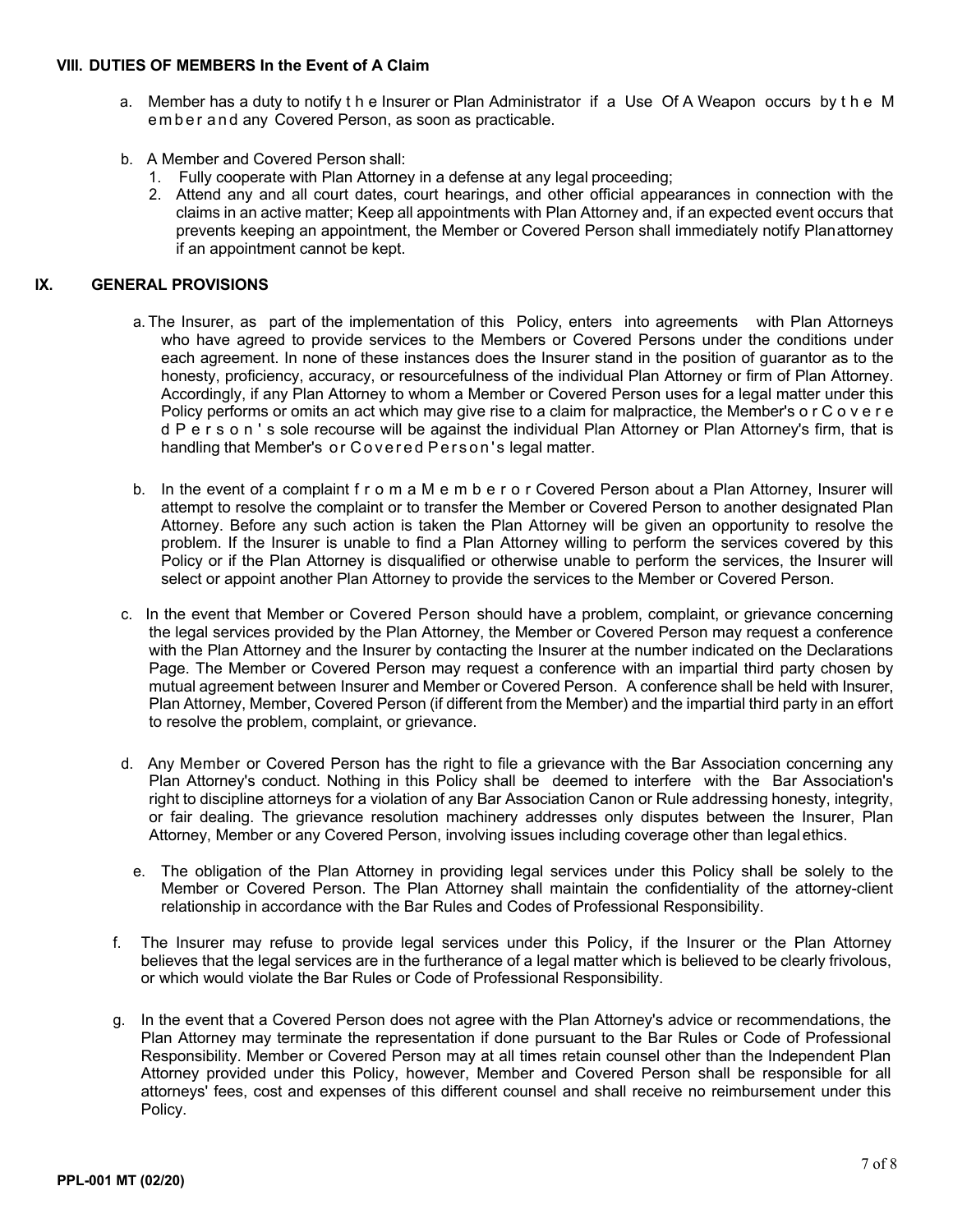- h. The Insurer is not a law firm and any legal services are provided by independent third-party contracting attorneys. If Member or Covered Person seeks coverage under this Policy for a covered event under this Policy, then Member or Covered Person will have an attorney-client relationship solely with the Plan Attorney and there shall be no interference with that attorney-client relationship by the Insurer. Nothing in this Policy is intended to impair the ability of Member or Covered Person from addressing the conduct of a Plan Attorney with the State Bar Association. All complaints about the legal services provided, professional misconduct, or claims that services were not provided, as the case may be, by a Plan Attorney, are required by this Policy to be addressed solely with the Plan Attorney. Member and Covered Person acknowledges that, separate and apart from the independent third-party contracting attorneys provided for under this Policy, some owners or employees of Insurer may be licensed attorneys. Those attorneys who are also employees or owners of Insurer are NOT Plan Attorneys under this Policy, will not be providing legal services to Member or Covered Person, and will not have an attorney-client relationship with Member or Covered Person at any time.
- j. There are no subrogation rights under this Policy.
- k. It is expressly agreed and understood that NO PROMISES OR GUARANTEES as to the outcome of any case (past, current or future) have been made to Member or Covered Person by Insurer, Plan Administrator orPlan Attorney. It is further expressly agreed and understood that no other representations have been made to Member or Covered Person, except for those set out in this Policy.

8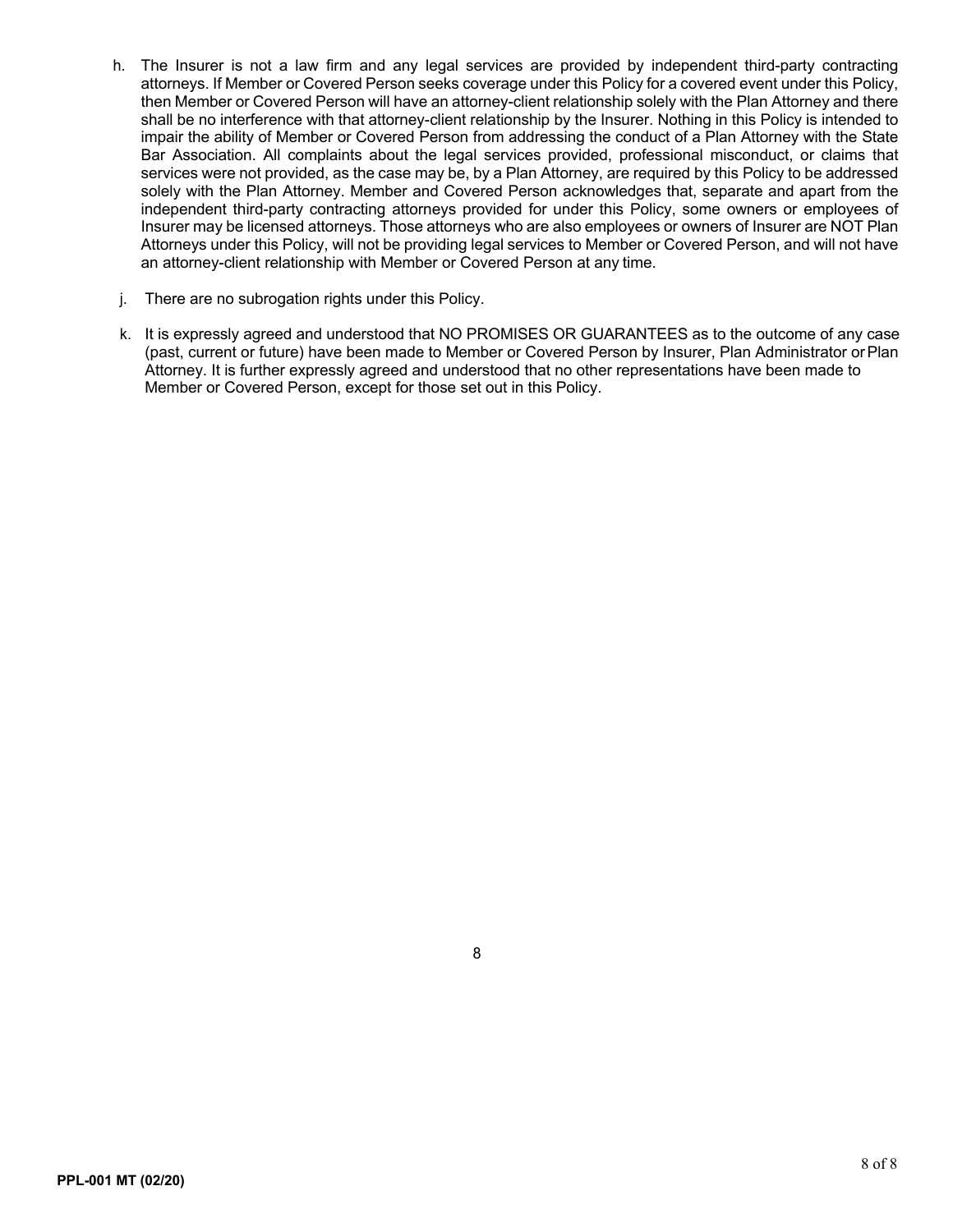# **LYNDON SOUTHERN INSURANCE COMPANY Domiciled in Wilmington, Delaware** [Administrative Office: U.S. LawShield 1020 Bay Area Blvd., Suite 220, Houston, TX 77058 (877) 474-7184]

# **THIS ENDORSEMENT CHANGES THE POLICY. PLEASE READ IT CAREFULLY.**

# **HUNTING ACTIVITY ENDORSEMENT**

This optional endorsement applies if an additional premium has been paid and is shown on the Endorsement Schedule or Policy Declarations Page.

Exclusion V., c. of the Policy, is deleted and replaced with the following Legal Services Benefit:

### **Hunting Program Legal Representation Benefits:**

A Member in good standing shall be entitled to coverage for the reasonable legal services of a Plan Attorney.

Benefits are limited to:

- 1. defense of any criminal charges, by a Plan Attorney, alleging a violation of Title 87 Montana Code Annotated and Rule 12 Montana Administrative Rules as it pertains to Hunting Activity or fishing, against the Policy Holder;
- 2. defense of any criminal charges, by a Plan Attorney, alleging a violation of Title 50 of the Codeof Federal Regulations as they pertain to Hunting Activity or fishing; or
- 3. defense of any civil claims, by a Plan Attorney, brought against the Member and anyCovered Person that arises as a direct result of his or her Hunting Activity or fishing.

#### **All such legal representations shall be subject to the limitations and exclusions set forth below.**

**Hunting Activity** - means, in addition to actual hunting, an event or occurrence involving:

- 1. the use of a lawful firearm for skeet, clay and trap shooting, target practice, and competitive shooting events in locations where such activity is lawful; and
- 2. the use of bow and arrow, crossbow, or spear for hunting, target practice, or competitivearchery events in locations where such activity is lawful.

**Limitations and Exclusions:** Plan Attorneys shall have no obligation under the provisions of the Hunting Activity Program to provide legal representation or legal defense if:

- 1. at the time of the occurrence giving rise to a claim is engaged in a criminal act other than an offense, alleging a violation of Title 87 Montana Code Annotated and Rule 12 Montana Administrative Rules as it pertains to Hunting Activity or fishing, against the Policy Holder, orTitle 50 of the Code of Federal Regulations, as they relate to Hunting Activity or fishing; or
- 2. at the time of the incident giving rise to a claim the Member or any Covered Person was notin lawful possession of the firearm; or
- 3. the charges involve the operation of a motor vehicle.

**General Limitations, Exclusions and Duties of a Member and any Covered Person:** The provisions of the Hunting Activity Program are subject to the same limitations, exclusions and duties provided for in Policy. The provisions of this program shall only apply and be effective for incidents that occur within the State of Montana.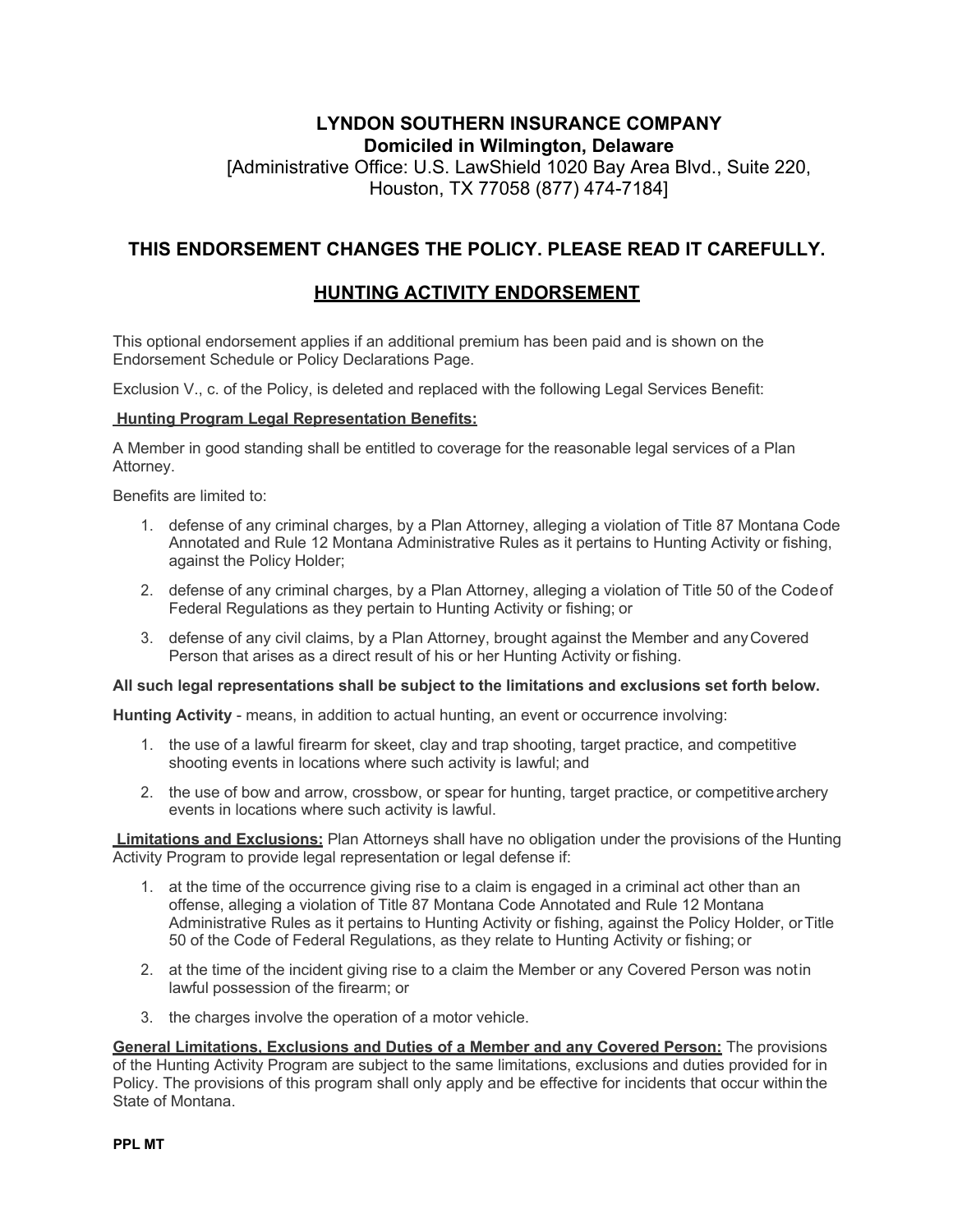This program is intended to provide the Member and any Covered Person with the reasonable legal services of a Plan Attorney. Nothing in this Hunting Activity Endorsement shall be construed or deemed to provide the Member or any Covered Person with indemnification for or payment of any claims or damages for personal injury or property damage that may be asserted against the Member or Covered Person, nor for any fines, levies, fees, damages, loss of property or other costs that may be assessed against the Member or Covered Person.

All other terms and conditions remain unchanged.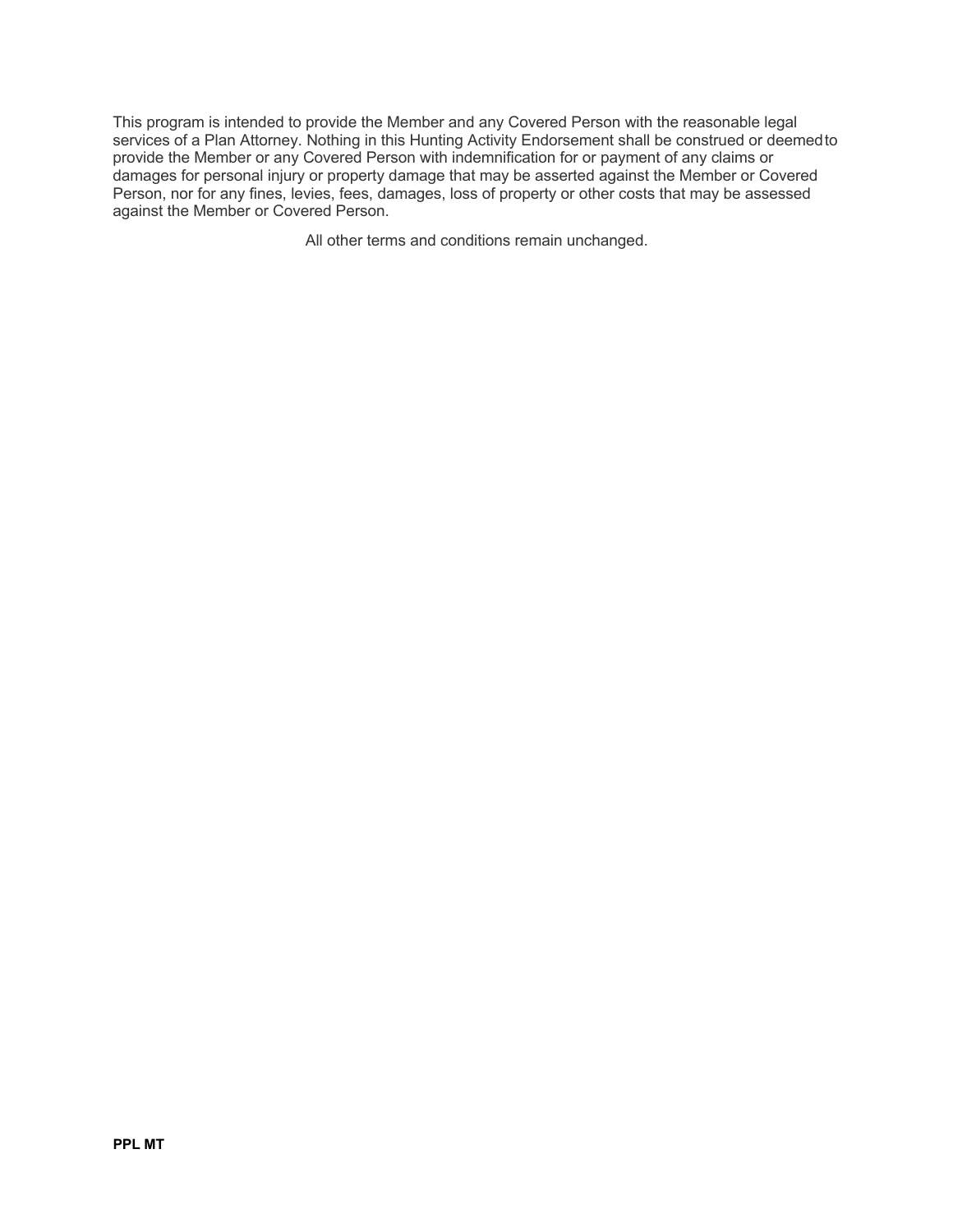# **LYNDON SOUTHERN INSURANCE COMPANY Domiciled in Wilmington, Delaware** [Administrative Office: U.S. LawShield 1020 Bay Area Blvd., Suite 220, Houston, TX 77058 (877) 474-7184]

## **THIS ENDORSEMENT CHANGES THE POLICY. PLEASE READ IT CAREFULLY.**

## **GUNOWNER IDENTITY THEFT COVERAGE ENDORSEMENT**

### **SCHEDULE**

| Coverage                                                                                               | <b>Additional Premium</b> |  |  |
|--------------------------------------------------------------------------------------------------------|---------------------------|--|--|
| <b>Gunowner Identity Theft Coverage Endorsement</b>                                                    |                           |  |  |
| Information required to complete this Schedule, if not shown above, will be shown in the Declarations. |                           |  |  |

This optional endorsement applies if an additional premium has been paid and is shown on the Endorsement Schedule or Policy Declarations Page.

The following Legal Services Benefit is to be added to the Policy:

#### **Gunowner Identity Theft Coverage Benefits:**

A Member in good standing shall be entitled to coverage for the reasonable legal services of a Plan Attorney.

Benefits are limited to:

Gunowner Identity Theft Coverage. If the Member selects and tenders appropriate Premiums for the Gunowner Identity Theft Coverage, the Member shall receive the following legal services and benefits:

- 1. Lost or Stolen Firearm Protection. If Member's firearm is lost or stolen (as defined in this Policy), U.S. Law Shield of Montana will provide an Independent Program Attorney, at no additional charge to Member, to assist Member for reasonable and necessary services for the following items listed below:
- i. Consultation, advice, and, if appropriate, legal representation by an Independent Program Attorney in the defense of any criminal or civil actions arising directly from the lost or stolen firearm;
- ii. Identification, notification, documentation, and filing of police report(s) on behalf of Member of the lost or stolen firearm to the appropriate law enforcement agencies, federal, state, and local authorities, and any other necessary party, if Member so desires;
- iii. Representation of Member by an Independent Program Attorney for any examination and/or investigation of Member by police or other governmental agencies, or charges brought by police or other governmental agencies, regarding the Member's lost or stolen firearm;
- iv. Consultation, advice, and representation by an Independent Program Attorney to place or register Member's lost or stolen firearm in the appropriate database(s) for lost or stolen firearms, including, but not limited to, any database maintained by the National Crime Information Center (NCIC) or database, if Member so desires;
- v. Assistance by an Independent Program Attorney to notify and prepare appropriate documentation required by Member's insurance carrier(s) for Member to submit a claim documenting a lost or stolen firearm with Member's insurance carrier(s), if Member so desires;
- vi. If appropriate, representation of Member by an Independent Program Attorney to assist in the defense of any criminal or civil proceedings in which it is alleged that Member's lost or stolen firearm was subsequently used in a criminal incident by someone other than the Member who is the subject of the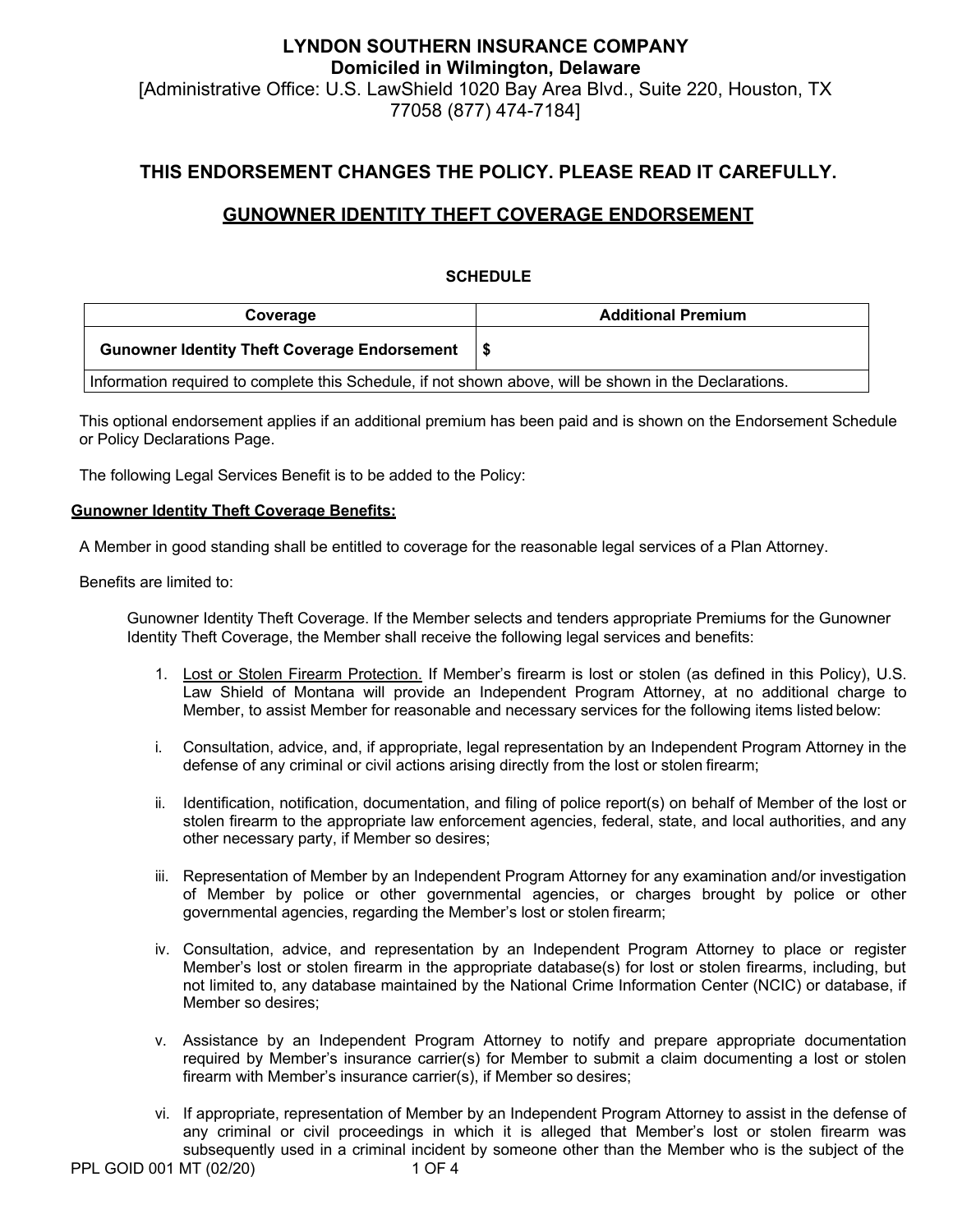criminal or civil proceeding; and

- vii. If appropriate, representation of Member by an Independent Program Attorney for any allegations, civil or criminal, involving a firearm prior to the Member purchasing, owning, or possessing the firearm that may be the subject of such proceeding(s).
- 2. Firearm Identity Theft Protection. If Member's identity is stolen or compromised, including, but not limited to, theft of their government-issued Concealed Carry Handgun License, government-issued license to possess a firearm, driver's license, or other identification, U.S. Law Shield of Montana will provide an Independent Program Attorney, at no additional charge to Member, to assist the Member for any reasonable and necessary services including consultation, advice, and if appropriate, representation of Member by an Independent Program Attorney regarding the following items listed below:
	- i. Proper identification, notification, documentation, and filing of police report(s) of the theft or loss of the identification of Member to any appropriate law enforcement agencies, federal, state, and local authorities, and any other necessary party, if Member so desires;
	- ii. Representation of Member to assist in the preparation and submission of an appropriate "Not Me Letter," and the obtaining of a similar letter issued by a clerk's office or other appropriate government official, if such remedy is available. Services may include, but are not limited to, assisting in preparing required evidence, appropriate documentation with clerks and law enforcement agencies, and assistance in obtaining and presenting fingerprints to appropriate authorities, for purposes of showing "Not Me" status of the Member; and
	- iii. Assistance in filing and preparing appropriate and required documentation for Member to obtain a Unique Personal Identification Number ("UPIN") from the Federal Bureau of Investigation, or other agencies for purposes of legally purchasing a firearm as well as services under Section VI(E)(4) of this Policy, Lawful Purchase Assistance, if appropriate.
	- 3. Wrongful Confiscation Assistance. If Member's firearm is involuntarily confiscated by another person or law enforcement agency due to misidentification of the Member, U.S. Law Shield of Montana will provide an Independent Program Attorney, at no additional charge to Member, for the following listed services:
		- i. Establishing Member's identity. The Independent Program Attorney will assist the Member, if appropriate, in investigating and clarifying the reason for the confiscation and providing to the confiscating person or law enforcement agency the information and/or documentation necessary to establish Member's actual identity and ownership of the confiscated firearm.
		- ii. Representation to retrieve the confiscated firearm. If the investigation reveals that Member's firearm was wrongfully confiscated due to misidentification of the Member, the Independent Program Attorney will (a) consult and advise Member on the options available to secure the return of Member's confiscated firearm from the confiscating person or law enforcement agency; (b) assist Member in preparing and filing necessary documentation to seek the return of the Member's confiscated firearm by informal means; and (c) if applicable, provide representation to Member in appropriate court or administrative proceeding(s) to assist Member in the return of Member's wrongfully confiscated firearm.
	- 4. Lawful Purchase Assistance. If Member, after the Effective Date of this Policy, has been denied the right to lawfully purchase a firearm, and the Member wishes, U.S. Law Shield of Montana will provide an Independent Program Attorney to assist Member to determine if the denial was legally valid or not. If the investigation reveals that Member's denial was legally invalid, U.S. Law Shield of Montana will provide, at no cost to Member, an Independent Program Attorney to assist and represent Member in any reasonable and appropriate proceeding to assist Member in establishing that the denial was legally invalid.
	- 5. Concealed Carry Handgun License Assistance. U.S. Law Shield of Montana will provide an Independent Program Attorney, at no additional charge, to represent Member and assist in investigating and clarifying any misidentification of Member if:
		- i. Member is denied issuance of a Concealed Carry Handgun License by the Montana issuing authority;
		- ii. Member's Concealed Carry Handgun License is revoked or suspended by the Montana issuing authority; or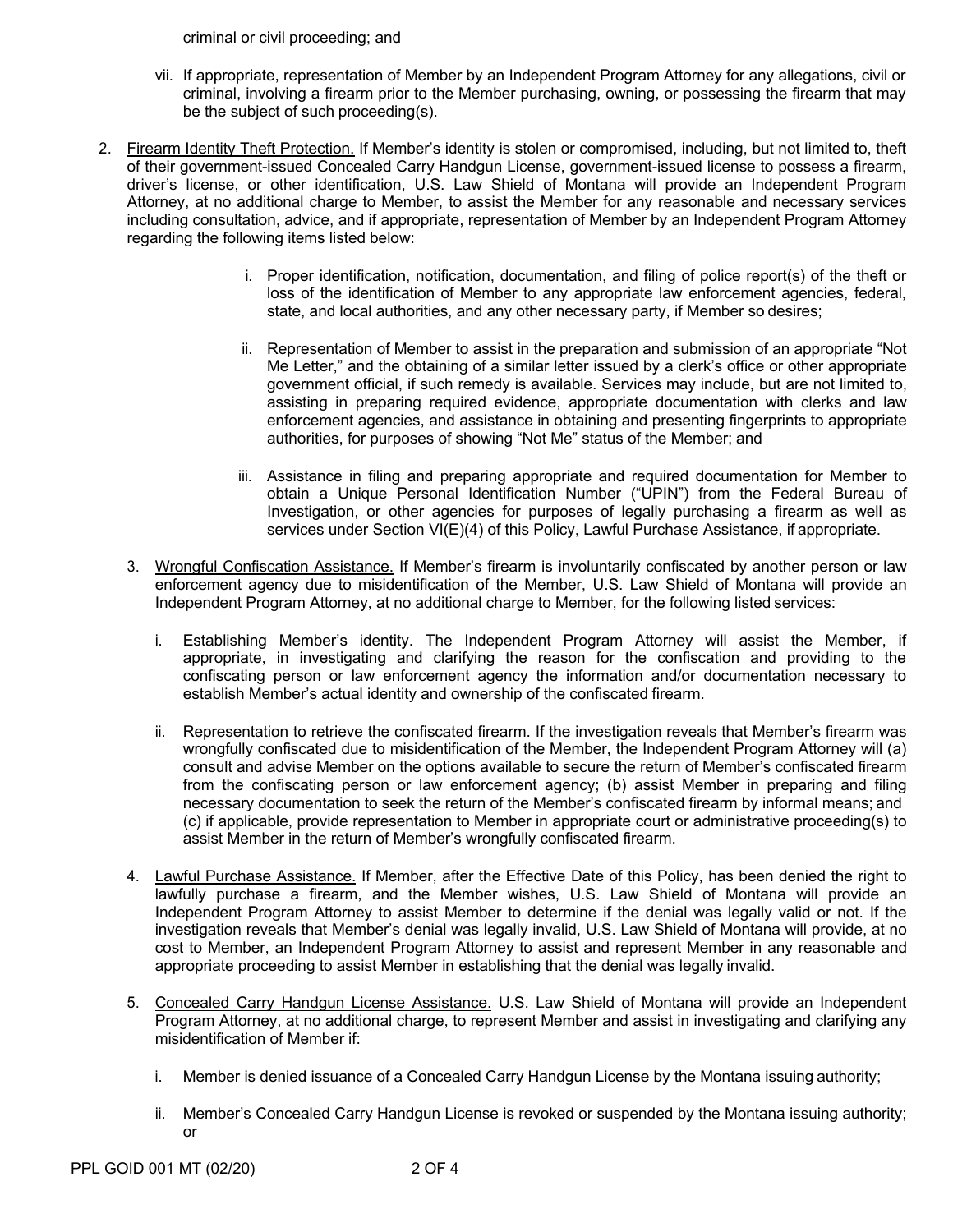iii. Member's is delayed, denied, or revoked based on a clerical or scrivener's error.

#### **All such legal representations shall be subject to the limitations and exclusions set forth below.**

"**Lost" Firearm** shall mean a firearm unintentionally and involuntarily separated from a Member, the whereabouts of which are unknown to the Member after the Member has taken reasonable attempts to locate the firearm, or a firearm that cannot be located after a diligent search.

**"Misidentification"** shall mean a Member whose personal identity is mistaken, or who is incorrectly identified as someone else by the federal or a state government, any of their agencies, or a local law enforcement agency.

**Limitations and Exclusions:** Plan Attorneys shall have no obligation under the provisions of the Gunowner Identity Theft Coverage to provide legal representation or legal defense if:

- i. Gunowner Identity Theft Coverage does not cover any incident that took place prior to the Effective Date of this Policy or after its termination, except for an incident described in Section (1)(vii), above.
- ii. This Policy specifically excludes legal representation or assistance if: the Member is engaged in the business of importing, manufacturing, or dealing in firearm(s), or importing or manufacturing ammunition, as defined in 18 U.S.C. § 923(a), regardless if Member has a license to do so; the Member's firearm(s) had the importer's or manufacturer's serial number removed, obliterated, or altered at the time the firearm(s) was lost or stolen; the Member is allegedly engaged in criminal activity, including, but not limited to organized crime, engaging in organized criminal activity, racketeering, including RICO, illegal transfer(s) or sale(s) of firearm(s), including but not limited to those conducted in violation of 18 U.S.C. §§ 922, 923; the importation of certain defense articles to include certain firearm(s), firearm(s) parts, ammunition and certain other military equipment subject to the provisions of the Arms Export Control Act of 1976; the importation of certain firearms, including but not limited to, machine guns, silencers, certain weapons made from rifles or shotguns, and destructive devices also restricted under the National Firearms Act (26 U.S.C. Ch. 53); the Gun Control Act of 1968; illegally dealing firearm(s) and/or illegally possessing, receiving, shipping, or transporting any firearm(s) in interstate or foreign commerce; buying, selling or trading firearm(s) or other legal weapon(s) commercially or for profit such as an individual who holds a Federal Firearms License issued by the Bureau of Alcohol, Tobacco, Firearms and Explosives;
- iii. Coverage herein is expressly limited to the services described in the Gunowner Identity Theft Coverage optional legal services and benefits. Neither this, nor any portion of this Policy, provides any property or casualty coverage. Legal representation for a property and casualty loss or claim against Member's insurance carrier(s) based on a Member's stolen or lost firearm is specifically excluded. No monetary reimbursement shall be made to Member based on a stolen or lost firearm;
- iv. **Nothing herein shall be construed or deemed to provide THE MEMBER with indemnification for payment of any claims or damages that may be asserted against the MEMBER, nor for any fines, levies, fees, damages, loss of property, or ANY other costs that may be assessed against THE MEMBER**;
- v. U.S. Law Shield of Montana reserves the right to terminate or limit coverage under this Policy if a Member is advised of a federal, state, or local law with which Member must comply and Member fails to or refuses tocomply with such requirement;
- vi. Neither U.S. Law Shield of Montana nor the Independent Program Attorneys will provide coverage, render assistance, or provide legal representation to a Member under the Policy if such assistance or representation would be illegal or contrary to public policy;
- vii. In a covered event, Gunowner Identity Theft Coverage provides coverage for the Member within the Member's state of residence unless the Member has also purchased the optional Multi-State Protection, in which case coverage is extended to the 50 United States, Washington, D.C., and Puerto Rico.

**General Limitations, Exclusions and Duties of a Member and any Covered Person:** The provisions of the Gunowner Identity Theft Coverage are subject to the same limitations, exclusions and duties provided for in Policy. The provisions of this program shall only apply and be effective for incidents that occur within the State ofMontana.

This program is intended to provide the Member and any Covered Person with the reasonable legal services of a Plan Attorney. Nothing in this Gunowner Identity Theft Coverage Endorsement shall be construed or deemed to provide the Member or any Covered Person with indemnification for or payment of any claims or damages for personal injury or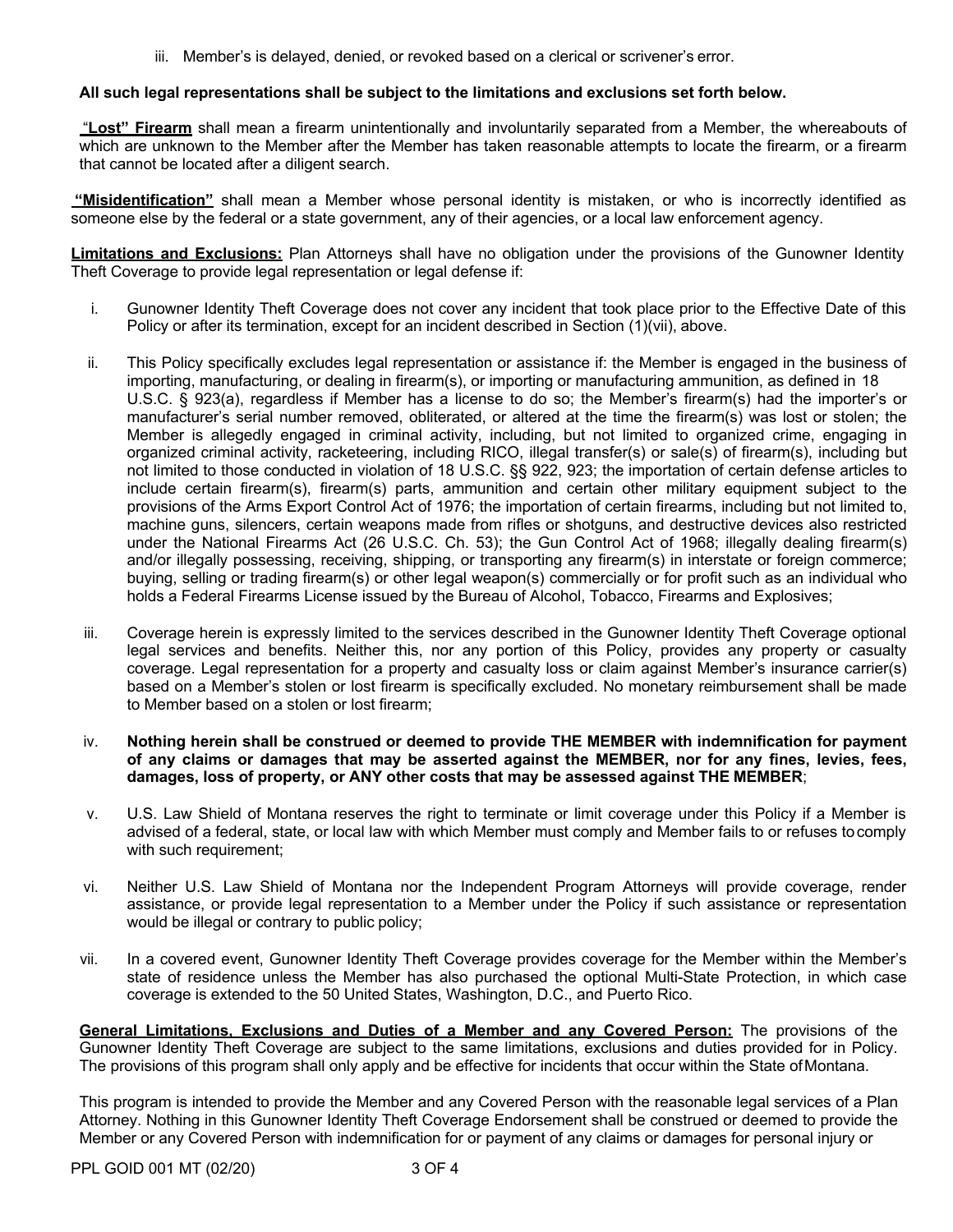property damage that may be asserted against the Member or Covered Person, nor for any fines, levies, fees, damages, loss of property or other costs that may be assessed against the Member or Covered Person.

All other terms and conditions remain unchanged.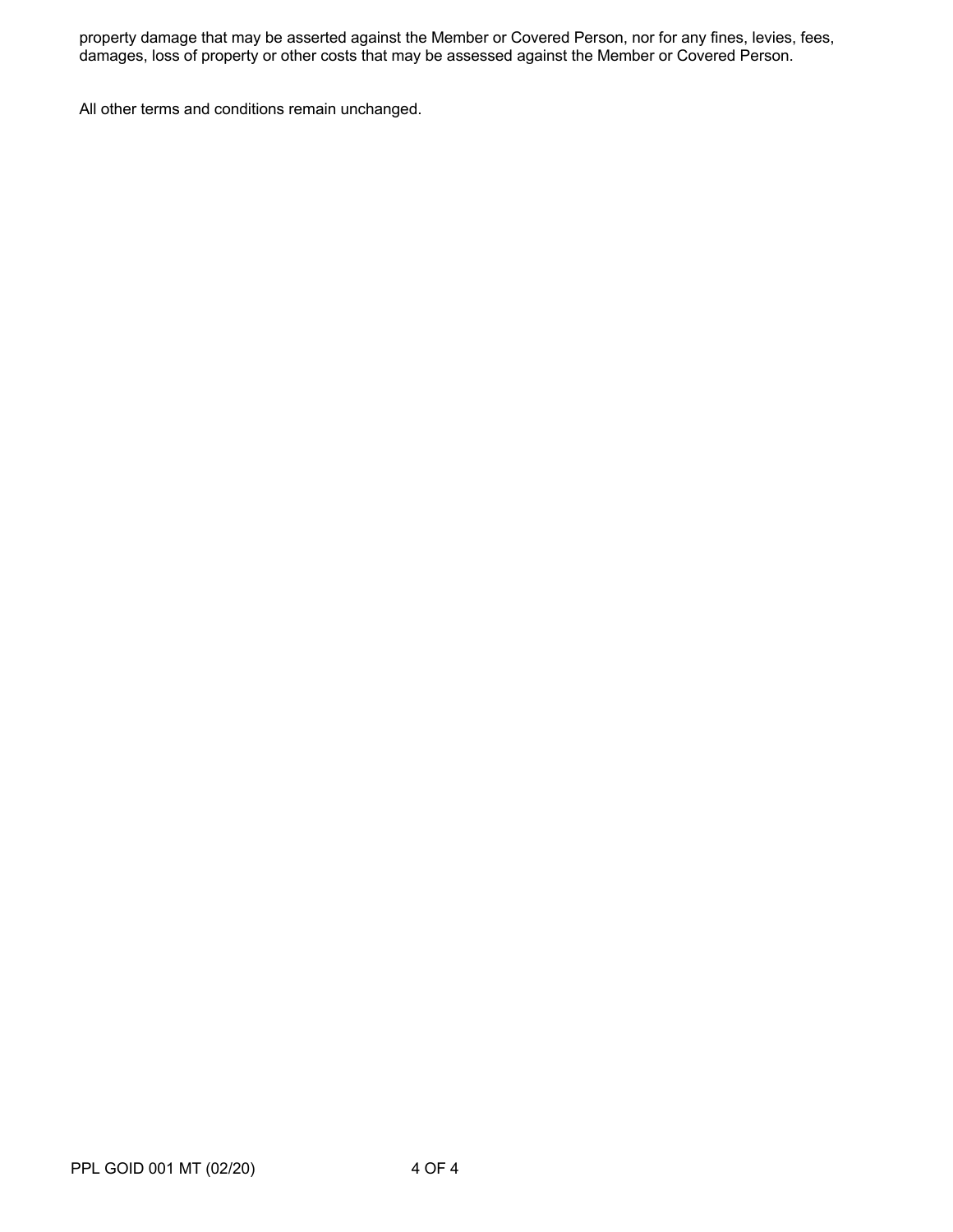# **LYNDON SOUTHERN INSURANCE COMPANY Domiciled in Wilmington, Delaware** [Administrative Office: U.S. LawShield 1020 Bay Area Blvd., Suite 220, Houston, TX 77058 (877) 474-7184]

## **THIS ENDORSEMENT CHANGES THE POLICY. PLEASE READ IT CAREFULLY.**

## **BAIL BOND AND EXPERT WITNESS PROTECTION ENDORSEMENT**

### **SCHEDULE**

| Coverage                                                                                               | <b>Additional Premium</b> |  |  |
|--------------------------------------------------------------------------------------------------------|---------------------------|--|--|
| <b>Bail Bond and Expert Witness Protection</b><br><b>Endorsement</b>                                   |                           |  |  |
| Information required to complete this Schedule, if not shown above, will be shown in the Declarations. |                           |  |  |

This optional endorsement applies if an additional premium has been paid and is shown on the Endorsement Schedule or Policy Declarations Page.

Exclusion V., b. of the Policy, is updated to include the following Legal Services Benefit:

### **Bail Bond and Expert Witness Protection Legal Representation Benefits:**

A Member in good standing shall be entitled to coverage for the reasonable legal services of a Plan Attorney and benefits.

Benefits are limited to:

1. If the Member selects and tenders appropriate Premiums for Bail Bond/Expert Witness Protection, the Member shall pay no additional fee for additional services including, as applicable to the particular program: an expert witness, and/or depositions, and/or Independent Program Attorney offered bail bond services, with bail up to \$50,000.00 (\$5,000.00 bond fee). With respect to bail bonds, the Member shall be responsible for all other requirements to obtain such a bond from a licensed bondsman, including collateral, guarantors, overages, *etc*. Enrollment in Bail Bond/Expert Witness Protection is not an offer for U.S. Law Shield of Montana, or the Independent Program Attorney to act as surety for the Member and the Member agrees that this is not a surety agreement. Under Bail Bond/Expert Witness Protection, if the Independent Program Attorney determines a necessity for an expert witness, the Member shall be provided with an expert who has agreed to U.S. Law Shield of Montana's standard terms of engagement in the area of reasonableness and justification of the use of force or deadly force under the law. The Member may at all times employ any other expert witnesses, different than any provided under this Policy, however the Member shall be responsible for all fees, costs, and expenses of any different expert witnesses and shall receive no reimbursement under this Policy.

#### **All such legal representations shall be subject to the limitations and exclusions set forth below.**

**General Limitations, Exclusions and Duties of a Member and any Covered Person:** The provisions of the Bail Bond and Expert Witness Protection are subject to the same limitations, exclusions and duties provided for in Policy. The provisions of this program shall only apply and be effective for incidents that occur within the State of Montana.

This program is intended to provide the Member and any Covered Person with the reasonable legal services of a Plan Attorney. Nothing in this Bail Bond and Expert Witness Protection Endorsement shall be construed or deemed to provide the Member or any Covered Person with indemnification for or payment of any claims or damages for personal injury or property damage that may be asserted against the Member or Covered Person, nor for any fines, levies, fees, damages, loss of property or other costs that may be assessed against the Member or Covered Person.